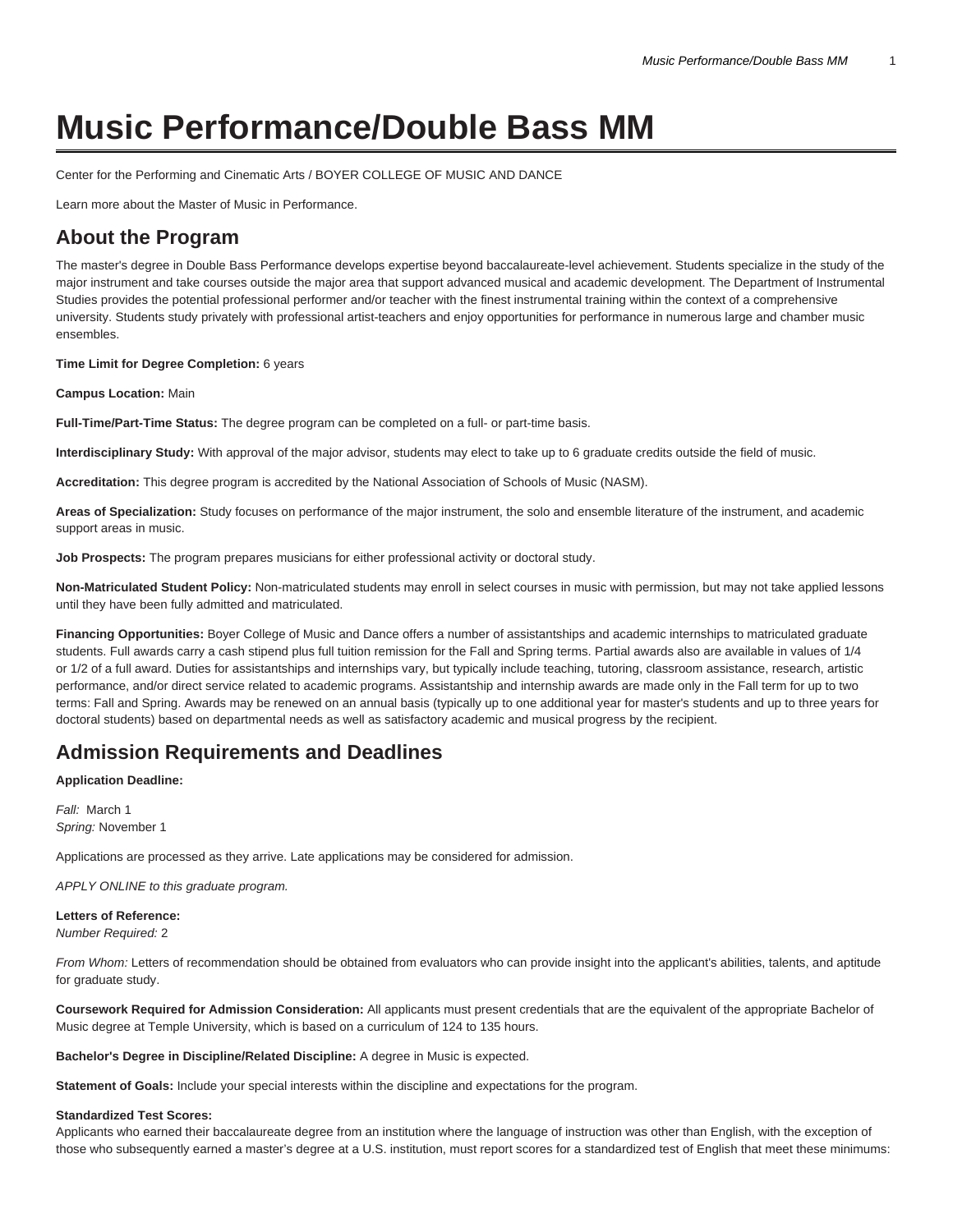- TOEFL iBT: 75
- IELTS Academic: 6.5
- PTE Academic: 51

**Audition:** See <https://www.temple.edu/boyer/admissions/graduate-admissions/audition-requirements.asp>for audition repertoire requirements.

**Resume:** Current resume required.

**Transfer Credit:** A student who wishes to transfer credit should speak with her/his academic advisor and obtain a "Request for Transfer of Graduate Credit" form, found in TUportal under the Tools tab within "University Forms." Transfer credits must be approved by the advisor, the department chair, and the Associate Dean. The maximum number of credits a student may transfer is 6.

**Other:** Due to the large number of applications for admission and the competitive nature of its music programs, the College admits only a portion of its applicants. In addition to the general admissions credentials required of all Temple University graduate applicants, specialized admission criteria (i.e., auditions, portfolios, interviews, recommendations, departmental term papers, and standardized examinations) are very heavily weighted in admission decisions of the Boyer College of Music and Dance. Graduate applicants may be rejected for admission for failing to obtain the required level of proficiency in any one area of the specialized admission criteria regardless of the level of success in meeting the Temple University general admission criteria. In addition to the level of success demonstrated in the above-mentioned criteria, a final admission factor is the College's Optimum Enrollment Policy. This policy may preclude the admission of any student who meets the minimum requirements.

### **Program Requirements**

#### **General Program Requirements:**

Number of Credits Required Beyond the Baccalaureate: 32

Required Courses:

| Code                      | <b>Title</b>                                 | <b>Credit</b><br><b>Hours</b> |
|---------------------------|----------------------------------------------|-------------------------------|
| <b>Core Courses</b>       |                                              |                               |
| <b>MUSC 8500</b>          | Instrumental Ensemble (4 terms) <sup>1</sup> | $\overline{4}$                |
| <b>MUSC 8504</b>          | <b>Instrumental Major</b>                    | 3                             |
| <b>MUSC 8510</b>          | Instrumental Ensemble (2 terms) <sup>1</sup> | $\overline{2}$                |
| <b>MUSC 8514</b>          | <b>Instrumental Major</b>                    | 3                             |
| <b>MUSC 8524</b>          | <b>Instrumental Major</b>                    | 3                             |
| <b>MUSC 8555</b>          | Orchestral Repertoire (2 terms)              | 2                             |
| <b>MUSC 8561</b>          | Lower String Pedagogy                        | $\overline{2}$                |
| or MUSC 8562              | <b>Upper String Pedagogy</b>                 |                               |
| <b>MUST 8701</b>          | Research in Music                            | 3                             |
| Electives <sup>2</sup>    |                                              | $\overline{7}$                |
| <b>Public Recital</b>     |                                              |                               |
| <b>MUSC 8584</b>          | Instrumental Major (Recital)                 | 3                             |
| <b>Total Credit Hours</b> |                                              | 32                            |

<sup>1</sup> M.M. candidates must be available for ensemble assignments, which are determined by the department chair and may exceed curricular requirements. 2

Select from Music, Music Education, Music Studies, or other graduate departments. At least 3 credits must be in academic, non-performance coursework. No more than 2 additional credits of MUSC 8555 Orchestral Repertoire can be taken as an elective. Advisor approval required.

#### **Additional Requirements:**

All degree credits are to be earned at Temple University.

#### Diagnostic Examinations:

Diagnostic examinations in Aural Theory, Written Theory, and Music History are **required** for **all** entering master's students. The exceptions are students in Jazz Studies and Music Therapy who have their examinations arranged within their respective departments. In addition, Keyboard students take an additional two-hour examination in Keyboard Literature. As stated in the Boyer College Graduate Handbook, master's "students may not take final qualifying examinations nor perform graduation recitals until all diagnostic examinations have been successfully completed."

The exams may be taken in one day or split over three days, or the exams can be taken online for a fee. Preparations are provided upon registration. Visit the Boyer College of Music and Dance website for the [graduate music examination schedule and registration form](https://boyer.temple.edu/admissions/graduate-diagnostic-exams-registration/).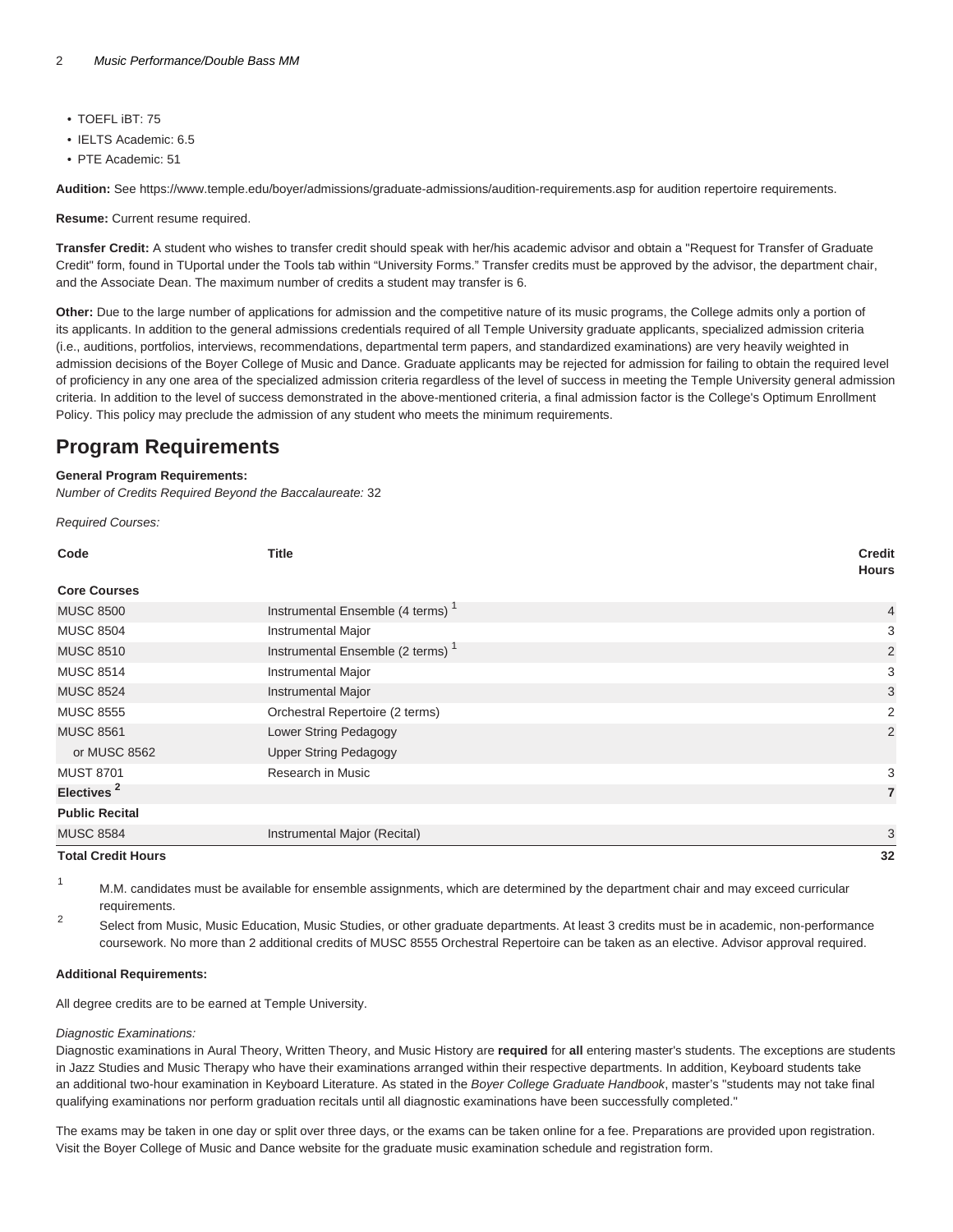Please note that registration for a student's first term of study is completed in consultation with the Associate Dean for Student Affairs. Please re-read the admission letter, especially the "Special Notes" section on page 2, regarding any entrance deficiencies. If any remedial coursework is required, it must be completed by the end of the first year of study. It is also best for students to complete MUST 8701 Research in Music, which is required of all students except those in Jazz Studies, Music Education, and Music Therapy in the first year of study.

A. Graduate Diagnostic Examination in Aural Theory

The examination lasts approximately 40 minutes and consists of a written portion in which students are asked to:

- 1. Dictate a chord progression that modulates and contains chromatic harmony by writing out the bass line and identifying chords by Roman numerals and inversions.
- 2. Complete a two-part melodic dictation that modulates and contains chromatic pitches.

#### B. Graduate Diagnostic Examination in Written Theory

The examination lasts one and one-half hours and is in two parts:

- 1. Harmonic analysis of two chorales: one that uses diatonic harmony, and one that uses chromatic harmony.
- 2. Analysis of the form, motives, and phrase structures of the first movement of a Classical-era piano sonata.

#### C. Graduate Diagnostic Examination in Music History

The examination lasts one hour and contains objective questions in a multiple choice and/or true/false format. It covers composers, forms, instruments, musical works, styles, and terms from 1450 to the present. Sample questions are:

- 1. The basso continuo came into use in about which year? (a) 1500 (b) 1600 (c) 1650 (d) 1700
- 2. Who composed Das Lied von der Erde (The Song of the Earth)? (a) Mahler (b) Bruckner (c) Brahms (d) Schumann
- 3. Which of the following instruments would not be found in the score of a symphony by Haydn? (a) horn (b) oboe (c) timpani (d) trombone (e) trumpet
- D. Conditions for Exemption from Diagnostic Examinations

The requirement to take the Diagnostic Examination in any area is waived only for graduates of the Boyer College of Music and Dance who:

- matriculate and enroll in the term immediately following completion of all undergraduate degree requirements; and
- received grades of "B-" or better in every undergraduate course taken in each individual examination area to be waived.

#### Professional Development Policy:

In addition to taking the required subjects for their degrees, all students in the Boyer College of Music and Dance are obligated to serve in a number of capacities in order to enrich their academic and musical expertise. Boyer College of Music and Dance believes that such experiences give impetus to successful professional careers. Among the duties that may be required are conducting laboratory classes; tutoring; teaching private lessons; coaching; participating in the distribution and inventory control of Temple University-owned musical instruments and instructional materials; participating in ensembles; accompanying; performing at admissions and open house events; supervising performance classes; and engaging in other academic activities.

#### Performing Ensembles:

- 1. Touring: All students in touring performing ensembles are required to participate in all scheduled tours. These tours, usually one or two weeks in length, often take place immediately after termination of terms. Students must arrange their schedules to accommodate this requirement.
- 2. Participation: Master's degree candidates in wind, brass, and percussion instruments must be available for ensemble assignments at the discretion of the department chair, including participation beyond curricular requirements.
- 3. Non-Credit Participation: With special permission, graduate students for whom there is no ensemble requirement, or where previous ensemble credits exceed the graduation requirement, may participate in choral and instrumental ensembles without cost, with prior permission from the ensemble director, the department chair, and the Associate Dean.

#### University Orchestra:

At the master's degree level, all bowed string majors must perform in the University Orchestra each term they receive lessons.

#### Independent Study Courses:

Independent study courses provide a special opportunity for graduate students to work in a highly individualized setting with one or more faculty members. All such study must receive the approval of the faculty member providing the instruction, the students' major advisor, and the Associate Dean. Approval will be granted only after the student has presented a detailed description of the intended independent study project. Approval of independent study projects will be granted only for students whose academic and musical record provides substantial support for the benefits of this type of study. In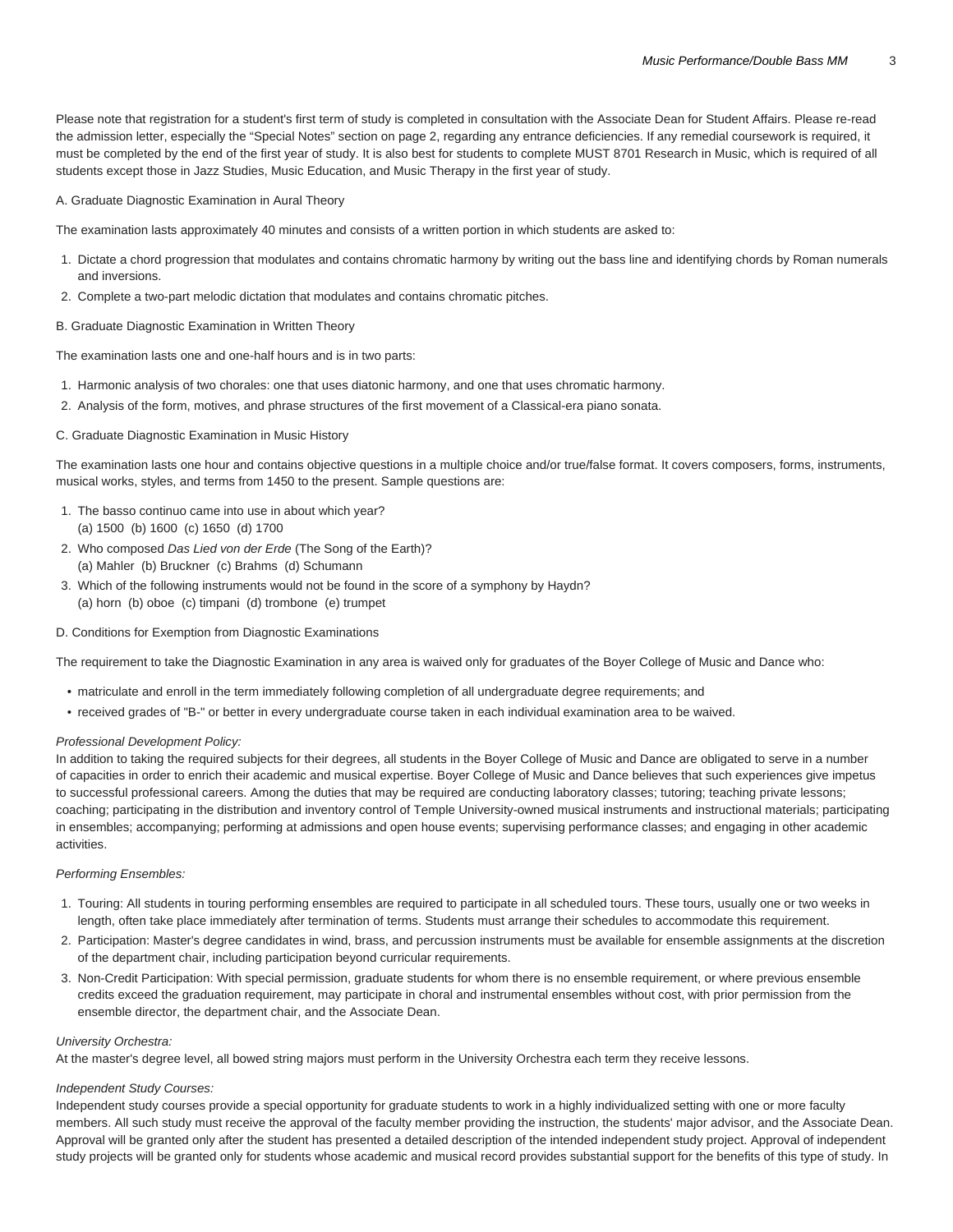no case may more than 20% of a graduate student's curriculum be taken as independent study. Private lessons beyond those required in the curriculum are not an appropriate form of independent study.

#### Acceptable English:

All students, including those for whom English is not the native language, are expected to present all written work in acceptable English. No double standard exists to differentiate students on the basis of proficiency in the use of the English language. Students are also responsible for becoming familiar with the College's statement on plagiarism and academic honesty.

#### Graduate Private Lesson Policy:

Weekly one-hour private lessons are provided for all matriculated master's and doctoral performance majors in good standing, provided at least three additional credits of programmatically required graduate-level study are taken simultaneously. A \$250 per term lesson fee (subject to change without notice) is charged for all private lessons. Tuition remission may not be used to cover the private lesson fee.

Private applied lessons beyond the four-term requirement currently in effect for graduate performance students may be extended with the permission of the jury, department chair, and the Associate Dean or Dean of the Boyer College of Music and Dance.

#### Recital Extension:

Students withdrawing from the recital requirement during the recital term will receive an Incomplete and must register for extended study for non-degree credit (MUSC 5000 Recital Extension for 2 credits). Recital Extension must be taken each term until the recital has been presented. This course will be offered on a "Credit/No Credit" basis only. Upon satisfactory completion of the recital, the Incomplete for the recital course will be replaced by a letter grade and MUSC 5000 Recital Extension will be issued a grade of "CR." Credit derived from Recital Extension will not be counted toward degree requirements.

- 1. Recital Extension Fees: Tuition for these additional terms of private study will be the cost of 2 graduate credits plus a \$400 Recital Extension fee. Graduate assistantships and other forms of University-sponsored financial aid do not cover the Recital Extension fee.
- 2. Exceptions to Recital Extension:
	- a. Students who perform their recitals during the first three weeks of the Spring term are not required to register for Recital Extension that term.
	- b. Students who register for Recital Extension during the Summer may perform their recitals during the first three weeks of the Fall term. However, if the student does not take Recital Extension during the Summer, s/he may not present the recital in the Fall term, regardless of the date, without also registering for the Fall term of Recital Extension.
- 3. Failure to Present Recital: The degree status of students who are unable to present a recital after one term of Recital Extension will be reviewed by the Associate Dean and the major advisor, who, in consultation with the major teacher and department, will determine whether or not the student may continue in the program. Inability to present the recital after one term of Recital Extension may be grounds for dismissal from the degree program for failing to maintain reasonable academic progress.

#### Incompletes:

All incomplete grades and keyboard proficiencies must be fulfilled by the first day of the month in which the student expects to graduate.

#### **Culminating Events:**

#### Comprehensive Examination:

Candidates for the Master of Music degree are required to complete a one-hour comprehensive examination in music literature and music theory. The examination is in three parts, all of which must be passed:

- identification of specific selections from a list of 100 musical works of the standard literature from the Middle Ages through the 20th Century;
- identification of one "mystery" selection not found on the list; and
- score analysis.

The examination, which is administered in both the Fall and Spring terms, may be taken at any time in a student's program. Two graduate faculty members grade the examination.

#### Public Recital:

Performance majors present a public recital as the culminating event for the master's degree (MUSC 8584). Graduation recitals are typically one hour in length; presented on-campus in either Rock Hall or Klein Recital Hall; and adjudicated by two full-time music faculty members. The student must show evidence through Temple University transcript records of having taken private lessons up to the time of the graduation recital. Students who wish to play a recital in the early Fall should plan to register for and complete the final term of lessons during the preceding Summer months.

A Recital Permission Form indicating the private teacher's approval for performance of the graduation recital must be signed by the private teacher and submitted six weeks prior to the recital. (If the recital is in the first five weeks of the Spring term, the form must be submitted two weeks before the end of the Fall term.) If required by the private teacher, a Recital Permission Jury must be scheduled at least four weeks prior to the recital. If the form is not submitted or a required jury is not scheduled, the department reserves the right to cancel or postpone the recital.